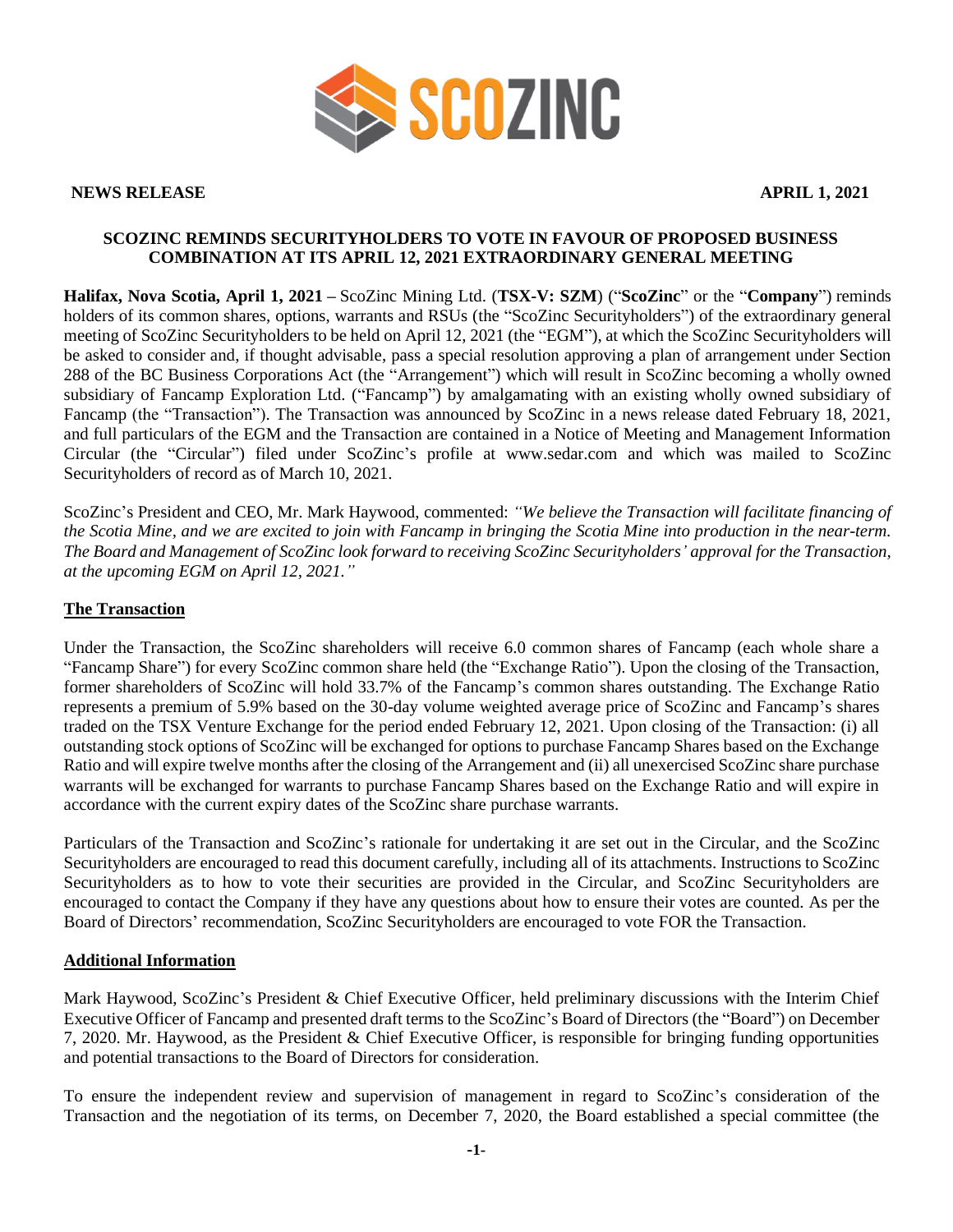"Special Committee"), the sole member of which was the independent director, Mr. Christopher Hopkins. The Special Committee held numerous informal meetings with management to obtain updates on the progress of the Transaction, to discuss the consideration proposed to be paid to the ScoZinc Securityholders, and to discuss other financing options potentially available to ScoZinc and the consequences of not undertaking a transaction and maintaining the status quo. As the Transaction progressed, the Special Committee was kept informed of its status and management's activities and the negotiation of the Arrangement Agreement, and had an opportunity to direct management and provide input on the negotiations. The Special Committee concluded its work by holding a formal meeting with advisers and management on January 21, 2021, at the conclusion of which it resolved to recommend the Transaction to the Board. The Board (with directors Mr. Mark Haywood and Mr. Ashwath Mehra abstaining) approved the Transaction and the Arrangement Agreement on January 22, 2021 after receiving the Special Committee's recommendation.

An important factor in the Special Committee's decision-making process was the fairness opinion of Devon Capital Inc. ("Devon Capital"), which is attached to the Circular (the "Fairness Opinion"). At its January 21, 2021 meeting, the Special Committee met with the author of the Fairness Opinion, received a presentation on the Fairness Opinion contents, and had the opportunity to ask questions regarding the Fairness Opinion, the methodologies applied by Devon Capital and its conclusions as to the fairness of the Transaction. In reaching its conclusions that the consideration to be paid under the Arrangement is fair from a financial point of view to the Scozinc Securityholders, Devon principally considered and relied upon (a) a resource multiple analysis, considering the trading value of ScoZinc, compared to a basket of peers on an EV/Resource basis; (b) a capital markets analysis, including share price analysis and trading volume review; the premium or discount to the implied Exchange Ratio and consideration of the ability of ScoZinc shareholders to receive greater than the value implied by the Exchange Ratio in the market; and (c) a cost benefit analysis considering the implications of a private placement versus merger alternatives. The Special Committee relied on the Fairness Opinion in concluding that the consideration offered in the Transaction was fair to the ScoZinc Securityholders.

In addition to abstaining from voting as Board members regarding the approval of the Transaction, each of Mr. Haywood and Mr. Mehra will not vote the shares held by them in the majority of the minority vote required at the EGM to approve the Transaction under MI 61-101 Protection of Minority Shareholders in Special Transactions. Mr. Mehra holds 1,538,334 shares (representing 10.67% of ScoZinc's outstanding shares) and Mr. Haywood holds 507,452 shares (representing 3.52% of ScoZinc's outstanding shares).

#### **About ScoZinc Mining Ltd.**

ScoZinc is a Canadian exploration and mining company that has full ownership of the Scotia Mine and related facilities near Halifax, Nova Scotia. ScoZinc also holds several prospective exploration licenses nearby its Scotia Mine and in surrounding regions of Nova Scotia.

The Company's common shares are traded on the TSX Venture Exchange under the symbol "SZM".

For more information, please contact:

| Mark Haywood<br>Robert Suttie | President & Chief Executive Officer<br><b>Chief Financial Officer</b>            |
|-------------------------------|----------------------------------------------------------------------------------|
| Simion Candrea                | <b>VP</b> Investor Relations                                                     |
| Head Office                   | Purdy's Wharf, 1959 Upper Water Street, Suite 1301, Nova Scotia, B3J 3N2, Canada |
| Telephone                     | $+1(902)$ 482 4481                                                               |
| Facsimile                     | $+1$ (902) 422 2388                                                              |
| Email & Web                   | info@ScoZinc.com & www.ScoZinc.com                                               |

The Company's corporate filings and technical reports can be viewed on the Company's SEDAR profile at [www.sedar.com.](about:blank) Further information on ScoZinc is also available on Facebook at www.facebook.com/ScoZinc, Twitter at www.twitter.com/ScoZincMining, and LinkedIn at www.linkedin.com/company/scozinc-mining-ltd.